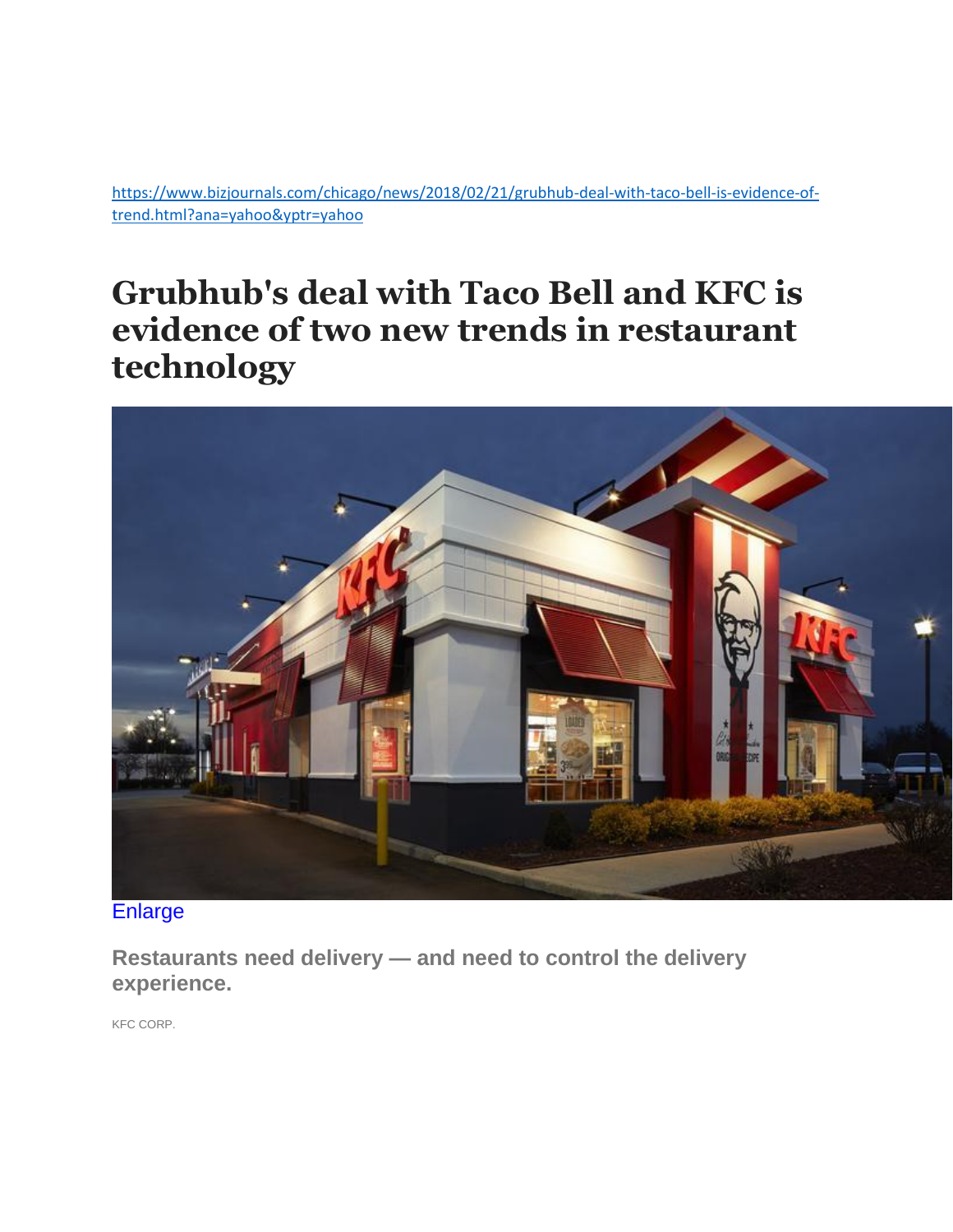

**By [Praveen Puri](https://www.bizjournals.com/bizjournals/bio/37222/Praveen+Puri) – Contributing Writer, Feb 21, 2018, 4:30pm** 

The stock of Chicago-based Grubhub soared last week on the news that it partnered with Taco Bell and KFC to offer their food for online ordering and delivery.

For Grubhub (NYSE: GRUB), the most important result is that they will now be in hundreds of cities where they previously didn't support any restaurants.

But why did Taco Bell and KFC — both owned by Yum Brands (NYSE:  $YUM$ ) — sign up?

It's because of two intertwined trends in restaurants and food service: the need for delivery and the need to control the quality of the delivery experience.

## **Need for delivery**

As I've mentioned before, we are now in the "Attention Scarcity Age" where everyone is overworked, overwhelmed, and impatient. Not only are people reluctant to visit sit-down restaurants, they don't even want to bother with fast food and takeout. Consequently, the fastest growing segment of dining is delivery.

Traditionally, pizza chains were the only ones that offered delivery. Over the years, they built their own infrastructure by employing drivers with their own cars and training them to know the local area, follow maps, and deliver the pizza hot.